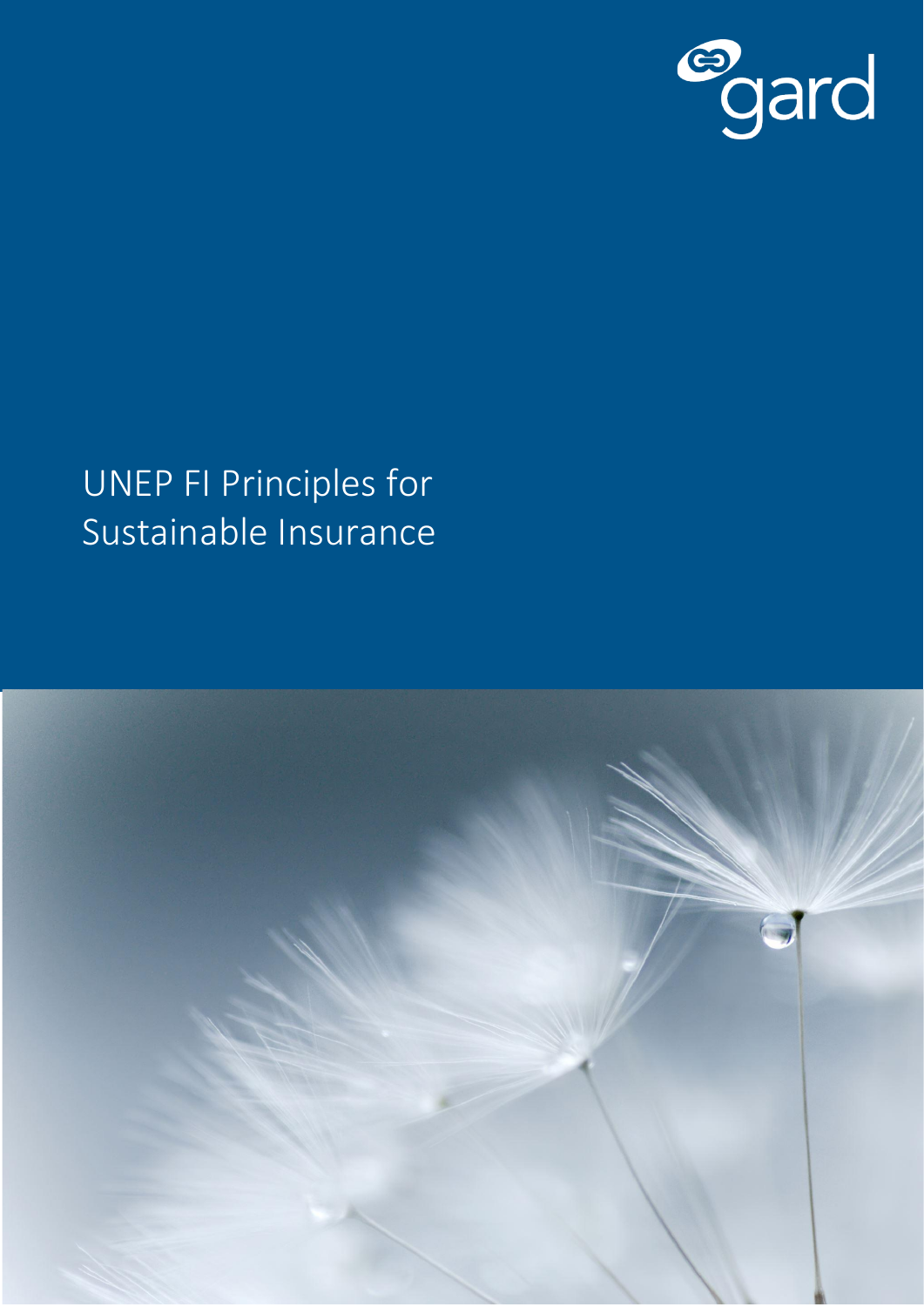## UNEP FI Principles for Sustainable Insurance

Launched at the 2012 UN Conference on Sustainable Development, the UN Principles for Sustainable Insurance (PSI) serve as a global framework for insurance companies to manage environmental, social, and governance (ESG) risks and opportunities in their business strategies and operations. GARD became a signatory to the PSI in 2021 and will, in collaboration with other insurers, seek to better understand, prevent, and reduce environmental, social and governance risks.

We support the call for transparency and disclosure enshrined in the principles, and we have reported on key accomplishments and progress so far in our Sustainability Report of 2020/2021. Our main activities implemented over the last year are summarized below, in accordance with each of the principles and with reference to the applicable section in our Sustainability Report.

**Principle 1**: We will embed in our decision-making environmental, social and governance (ESG) issues relevant to our insurance business

Section in Sustainability Report 2020/2021:

Governance for Sustainable Business, p. 37

Sustainability is an integrated part of Gard's strategy, starting with our mission statement "Together, we enable sustainable maritime development". Gard's aspirations towards 2025 consist of three main pillars: Financial Strength, Market Development and Global Operational Excellence. Our aim is that sustainability becomes a watermark across all strategic drivers to reach our aspirations and that each team in Gard define how they can contribute to minimize any negative impact – and enhance their positive impact – on sustainable maritime development.

Even though Gard started working towards a more structured approach to sustainable business in 2018, we are continuously learning and maturing. Good internal governance is critical for successful integration, and hence it is essential to evaluate and update our approach regularly. A couple of years ago, we established the Sustainable Operations Panel (SOP) – an internal panel with representatives from different parts of our organisation – to identify, prevent, and mitigate matters where there is or could be an adverse impact on the sustainable business conduct related to our business. The overarching goal of the SOP was to provide high-quality advice and guidance to the organisation and to account for how we can address such adverse impacts. Since then, the integration of sustainability within Gard has improved. Going forward, the SOP will also function as a discussion body for strategic and sustainability-related dilemmas and ensure that potential risks and opportunities are escalated towards the highest leadership level in Gard. As sustainability is increasingly integrated into our 2025 aspirations, team leaders are responsible for integrating ESG considerations into their team goals and helping the organisation identify relevant goals and KPIs in line with Gard's strategy realisation process.

For further information relating to our corporate strategies, please refer to the "Governance for Sustainable Business" section of our Sustainability Report 2020/2021.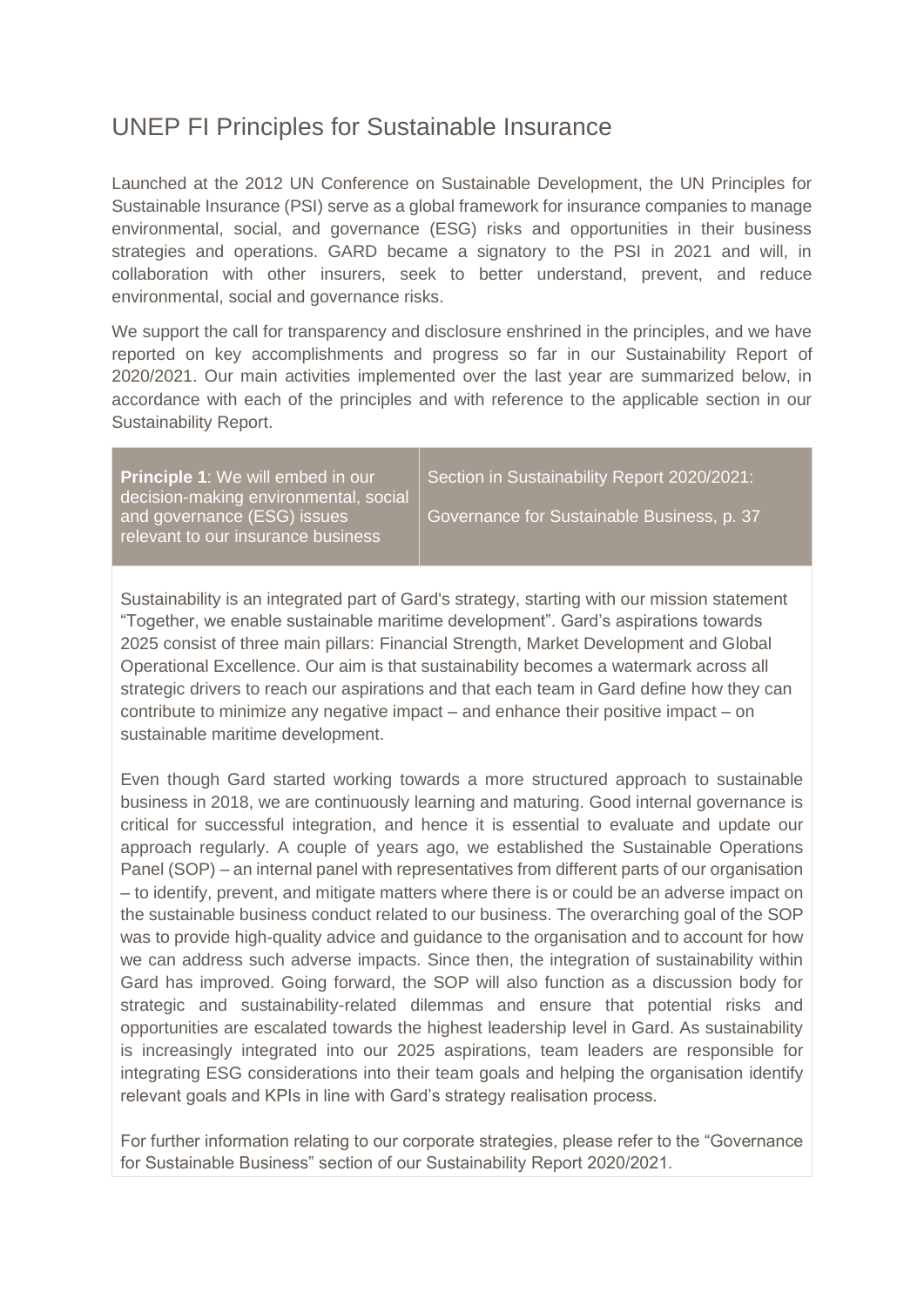**Principle 2**: We will work together with our clients and business partners to raise awareness of environmental, social and governance issues, manage risk and develop solutions

Section in Sustainability Report 2020/2021:

Five goals for our sustainable business, p. 6-33

Gard has used the UN Sustainable Development Goals (SDGs) as a framework for identifying our key impact opportunities and to define our ambitions and targets for a sustainable business. We assessed the SDGs, the opportunities and responsibilities each of them represents to our business, and our ability to have an impact through our own resources and competence.

Based on this assessment, we selected five goals for sustainable business. These goals include:

- 1. Focus on people for sustainable growth where we aim to respect and protect human and labor rights and work for a safe and secure working environment in our entire value chain.
- 2. Support the maritime industry to limit its impacts on climate change. Climate change poses serious social and economic challenges for local and global business communities and climate-related risks are likely to affect business models. Our focus is to support our members and clients in managing the transition to a low-carbon future and realizing the business opportunities of a low-emissions society.
- 3. Prevent and minimize the impact of marine pollution. We see data and digitalization as critical components of this, finetuning our risk assessment and improving loss prevention. Translating data and experience into valuable insights allow us to offer specific and real-

time guidance to our Members and clients, reducing the risk of casualties and marine pollution.

4. Push towards higher business ethics throughout global operations governed by the rule of law. We believe that a modern, sustainable maritime sector must be built on transparency, fairness, and inclusion. Gard, as a global insurance company, must comply with multiple laws and regulations including sanctions, anti-bribery, anti-

money laundering and anti-terrorism financing legislation. Gard has a comprehensive compliance framework, comprising policies, guidelines, instructions and internal/external reporting requirements.





**8** DECENT WORK AND